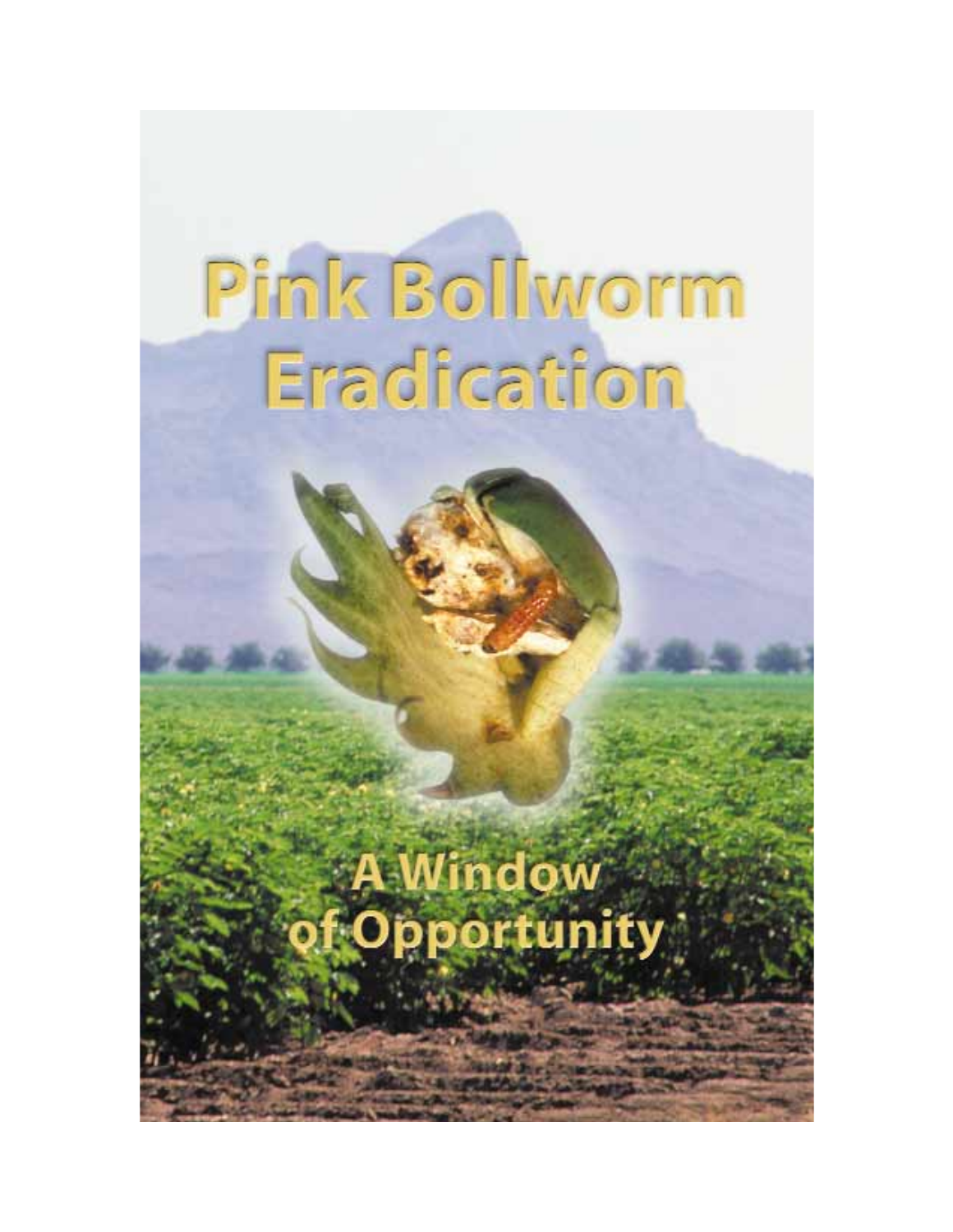#### *Pink Bollworm Eradication: A Window of Opportunity*

The pink bollworm is a very destructive cotton insect pest. The National Cotton Council estimates pink bollworm costs Western cotton producers an estimated \$21.6 million annually for prevention, control and yield losses. Fortunately, U.S. cotton producers now have access to the tools for eradicating the pink bollworm from this country.

Increasing regulations governing chemical control practices and the need to improve cotton production profitability more than justify eradication. Absent this pest, cotton producers will see increased yields, reduced insecticide use and improved profitability. This plan

promises to provide a permanent solution to the pink bollworm problem. The plan includes coordinated efforts by cotton producer communities and federal, state, regional, county and local entities to combat and eliminate the "pinkie" from where it is inflicting damage — West Texas, New Mexico, Arizona, California and northern Mexico.



*The pink bollworm is one of cotton's most destructive insect pests.*

#### *Chronology of Pink Bollworm Control Efforts*

- Pink bollworm was detected first in Robertson County, TX, in 1917, presumably entering the U.S. from northeast Mexico. The pest gradually migrated westward.
- Pink bollworm became established in southern California, western Arizona and northwestern Mexico by 1965.
- The National Cotton Council estimates that U.S. cotton producers' annual losses to pink bollworm are \$21 million due to prevention, control costs and lower yields due to plant damage.
- Investments in USDA's Agricultural Research Service (ARS) work led to discovery of the pink bollworm pheromone and its subsequent use for detecting and monitoring the insect, and disrupting its mating.
- USDA-ARS and USDA's Animal & Plant Health Inspection Service (APHIS) developed areawide sterile insect technologies. Included were mass rearing, sterilization, delivery and moth release.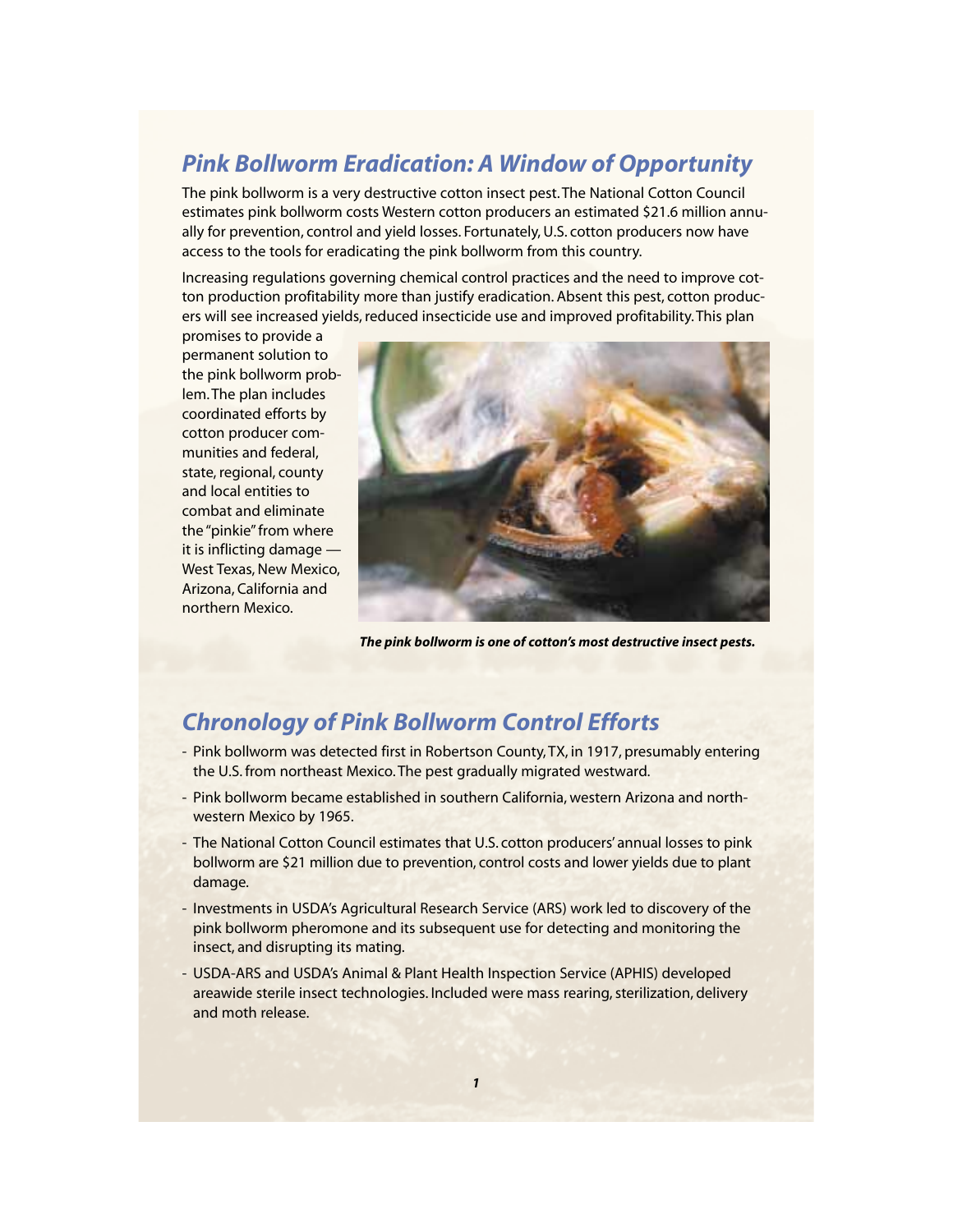- A sterile pink bollworm moth release program was initiated in California's San Joaquin Valley in 1970 and has protected the region's cotton acreage for 30 years. The program costs California growers about \$6 million annually, and USDA provides about \$1 million.
- From 1990 to 1999, numerous areawide experimental programs in California and Arizona validated and perfected the suppression potential of mating disruption systems utilizing pink bollworm pheromone applications.
- Since 1996, transgenic Bt cotton has provided one of the most powerful tools for pink bollworm control.
- USDA-APHIS and California growers invested in expanding pink bollworm rearing facilities and capacity in 1994, and the NCC's Pink Bollworm Action Committee confirmed the goal of eradication and approved an areawide action plan.
- In 1999, the International Cotton Pest Work Committee established a goal of areawide approaches to pink bollworm control.
- A key bi-national boll weevil and pink bollworm eradication planning meeting was held in Chihuahua, Mexico, in February 2001.
- Trans-Pecos/El Paso, TX, growers approved dual boll weevil and pink bollworm eradication programs. Pink bollworm activities will begin in 2001 with pheromone applications followed by sterile moth releases in 2002.



*A pink bollworm colony egg production room, left, and an irradiation machine in which chilled moths are placed for sterilization are part of the expanded "factory-like" Pink Bollworm Rearing Facility in Phoenix, AZ, that is vital to supporting an eradication program.*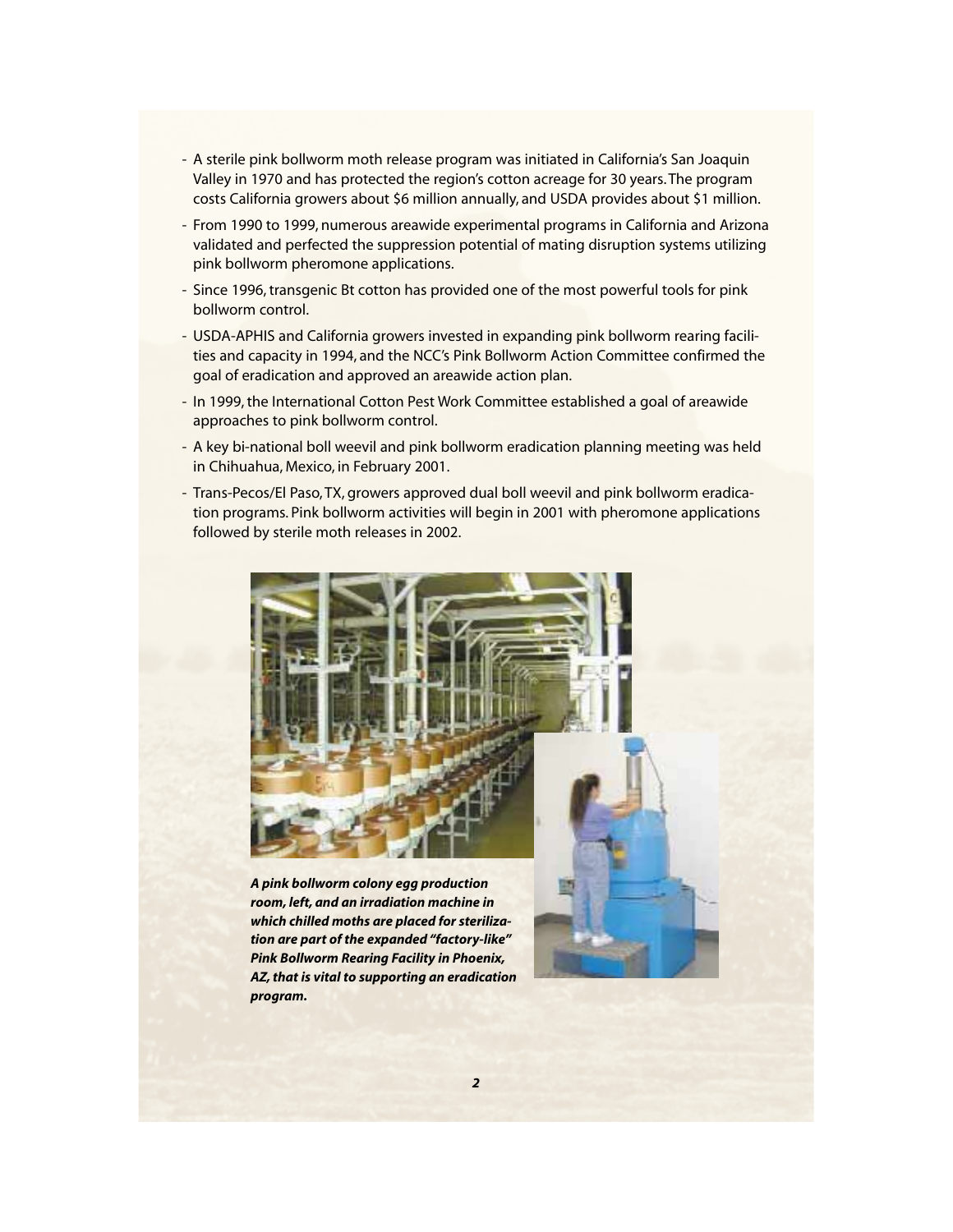#### *Eradication Justification*

The pink bollworm's migratory nature and reproductive capability seriously challenge a cotton grower's control efforts. Effective control requires a proven areawide management strategy similar to those employed in California's San Joaquin Valley pink bollworm control program and the highly successful National Boll Weevil Eradication Program. Pink bollworm technologies implemented in a managed system over a wide area include a cultural control base, Bt cotton, pheromones applied for mating disruption, sterile insect release and targeted use of insecticides if necessary.

Eradication, though, presents a more economically and environmentally viable solution than facing the pink bollworm on an annual basis. The National Cotton Council's Pink Bollworm Action Committee provides grower direction and the International Cotton Pest Work Committee provides coordination with Mexico. A bi-national organization will coordinate this project, which is a cost-share effort combining significant grower contributions and federal assistance. USDA and state government and extension research specialists provide technical and operational assistance.

Elimination of the pink bollworm will rid the U.S. cotton industry of a pest that annually costs producers more than \$21 million for prevention, control and yield losses. Insecticide use in agriculture is under increased regulatory scrutiny with implementation of the Food Quality Protection Act, and ongoing re-registration of older products threatens current pink bollworm control products. Effective pink bollworm products already are limited, and no new control products are in development.



*El Paso, TX, cotton producer William Lovelady chairs the National Cotton Council's Pink Bollworm Action Committee, which provides grower direction to pink bollworm eradication efforts.*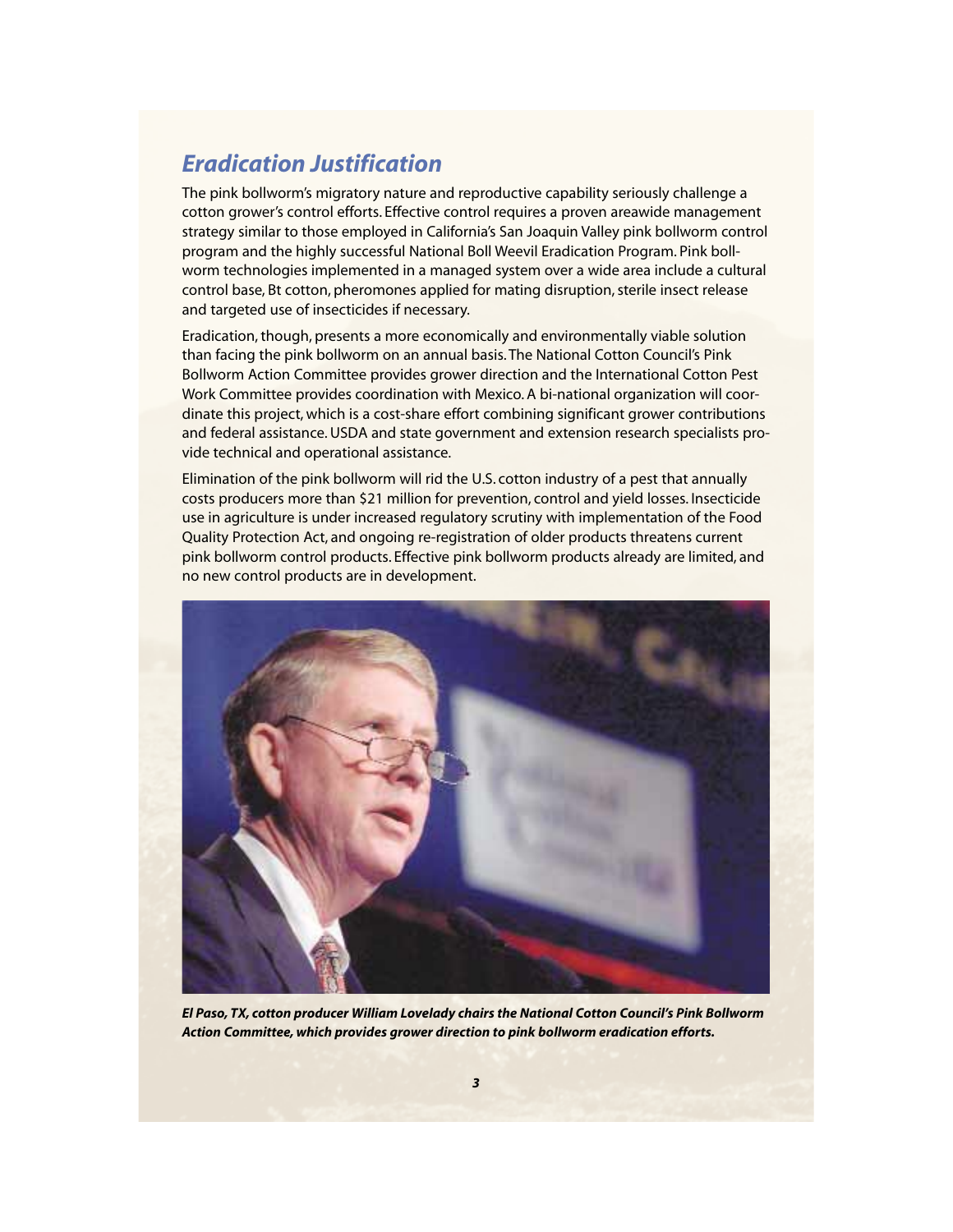#### *Eradication Goals and Objectives*

There are two program goals that, when reached, will enhance the potential for producer profitability: 1) develop and execute strategies for the areawide eradication of pink bollworm in West Texas, southern New Mexico, Arizona, California and northern Mexico and 2) maintain eradication status and continue to prevent the establishment of pink bollworm in California's San Joaquin Valley.

These goals can be reached by achieving the following objectives:

- Prevent serious economic and environmental losses by using proven bio-rational technology to suppress and, ultimately, eradicate pink bollworm on approximately 200,000 acres of cotton in West Texas, southern New Mexico and northern Mexico;
- Expand incrementally throughout the pest's range , continuing westward into Arizona (400,000 acres), California (915,000 acres) and northwest Mexico (200,000 acres);
- Prevent Bt resistance and preserve that technology's effectiveness in managing pink bollworm; and
- Reduce reliance on insecticides, thereby enhancing the potential use of biological control of other pests while protecting the environment.

### *Technologies For Achieving Eradication*

Program technologies will be applied areawide over a four-to-five-year period. Anchoring this effort will be an array of cultural controls, particularly implementation of plowdown regulations. Other technologies include: 1) mapping of all cotton fields, 2) extensive trapping to monitor populations, 3) maximum use of transgenic Bt cotton varieties, 4) pheromone applications for mating disruption, 5) sterile pink bollworm moth releases, 6) bloom and boll surveys, 7) monitoring for Bt resistance and 8) comprehensive data analysis.

Low cost, effective eradication is dependent on growers' continued, widespread use of transgenic Bt cotton varieties. Resistance management and prevention are highly impor-

tant to eradication and to the sustainability of the region's agriculture. Monitoring pink bollworm resistance to Bt cotton is an integral part of the operation. All non-Bt cotton will receive season-long pink bollworm control using pheromone applications for mating disruption. Pheromone applications alone reduced pink bollworm populations to near zero in a six-year areawide program in Parker, AZ.

*(continued next page)*

#### Pink Bollworm Areawide Pheromone Program Parker, AZ 1989-1995



*Pheromone applications alone reduced pink bollworm populations to near zero in a six-year areawide program in Parker, AZ.*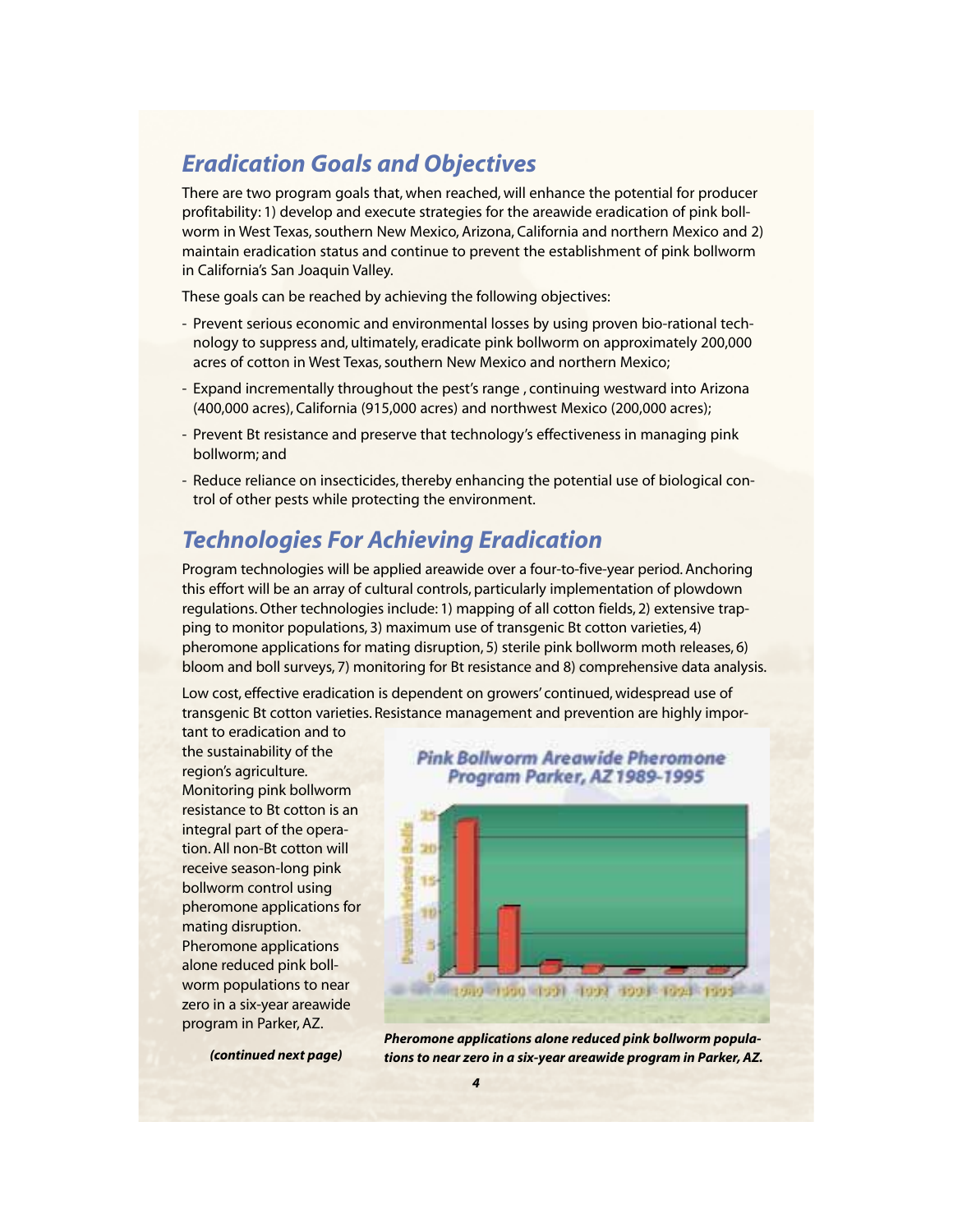Once pink bollworm populations are suppressed to low levels, the final control measure to achieve eradication is the daily release of sterile pink bollworm moths over all cotton fields. Sterile insect technology has been used for more than 30 years in the San Joaquin Valley program and has successfully prevented the pink bollworm from becoming established in that key cotton-producing area. This not only is an important component for control, but it also prevents the development of insect resistance in Bt cotton.

Exit tube

#### *Placement of Sterile Release Apparatus in the Release Aircraft*

WAG flight recording/guidance unit Sterile release machine

Removeable "top box" holds sterile moth load

Cooling compressor



*Sterile pink bollworm moths are flown from the Pink Bollworm Rearing Facility in Phoenix, AZ, to Shafter, CA, six days a week and kept in 40-degree cold storage before being released over San Joaquin Valley cotton fields to mate with virile moths.*

#### *Administration and Operation*

USDA-APHIS will be responsible for technical support and coordination of the bi-national program and for the administration of the sterile pink bollworm moth component through a centralized management system. Local grower communities comprised of committees and/or foundations will be responsible for the daily implementation of program operations, including mapping all cotton fields, tracking the distribution of all transgenic Bt cotton fields, detection surveys and timely applications of pheromones on non-Bt cotton.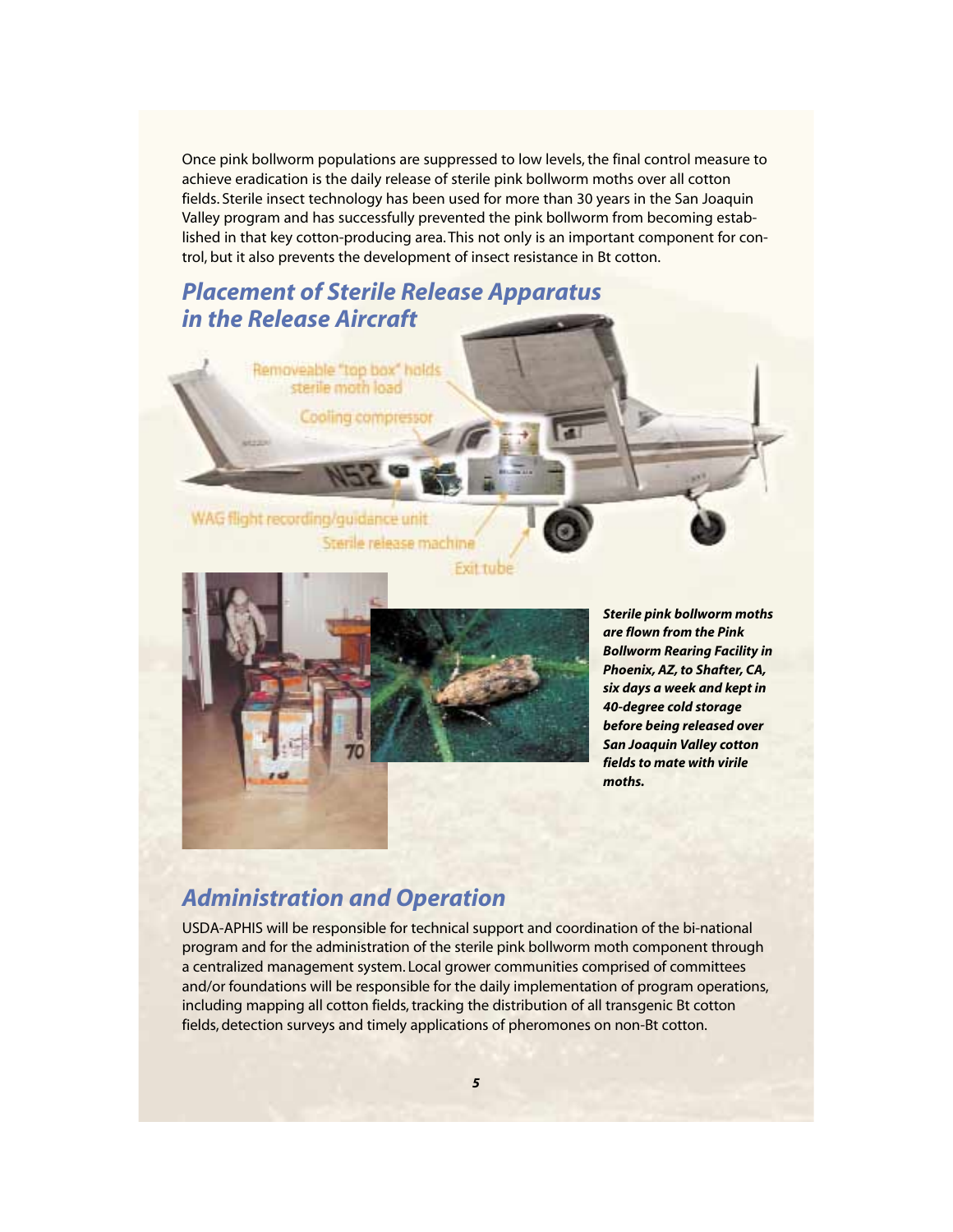The map below shows cotton production areas in the U.S. and northern Mexico. Program expansion would depend on producer approval, funding assistance and pink bollworm rearing capacity. Considering these factors, the projected timetable is to initiate Phase I (shown in blue) in the Trans-Pecos and El Paso area on 80,000 acres in 2001 with pheromone applications, followed by release of sterile insects in 2002. New Mexico and northern areas of Chihuahua, Mexico, would be brought into the program within one to three years. Phase II (shown in red), a 150,000-acre area in western New Mexico and the eastern two-thirds of Arizona, would begin in 2003. Phase III (shown in yellow) would be in western Arizona and the lower desert valleys in California and likely would start in 2005.

Anticipated total program cost is \$50 per acre annually for four years. The cost of rearing millions of moths for daily releases will be significant. Therefore, federal cost-sharing will be sought to support the rearing and sterile moth releases.



*Pink Bollworm Eradication Program expansion depends on grower participation, funding assistance and pink bollworm rearing capacity.*

#### *Strategy for a Profitable Future*

An areawide approach to pink bollworm eradication is designed to enable cotton producers to move into programs based on principles of integrated pest management (IPM). The eradication program embraces the concept of IPM technologies. Successful elimination of the pink bollworm will facilitate the adoption of more environmentally sound insect control practices, preserve Bt cotton efficacy and help put producers in a position to grow cotton profitably by increasing yields and reducing chemical inputs.